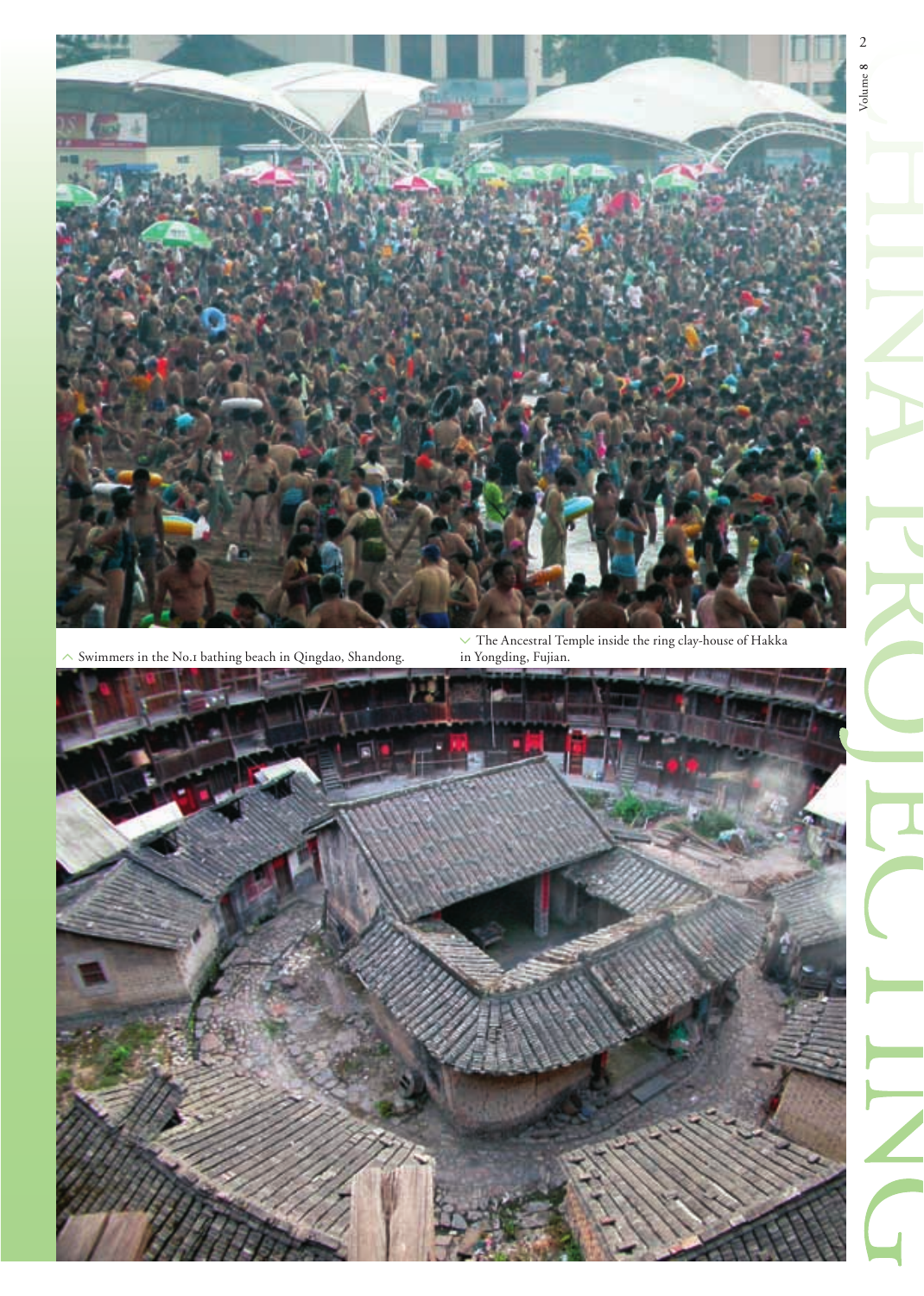

a 'white house' hotel in Sanya, Hainan.

3

in Zhengzhou, Henan.

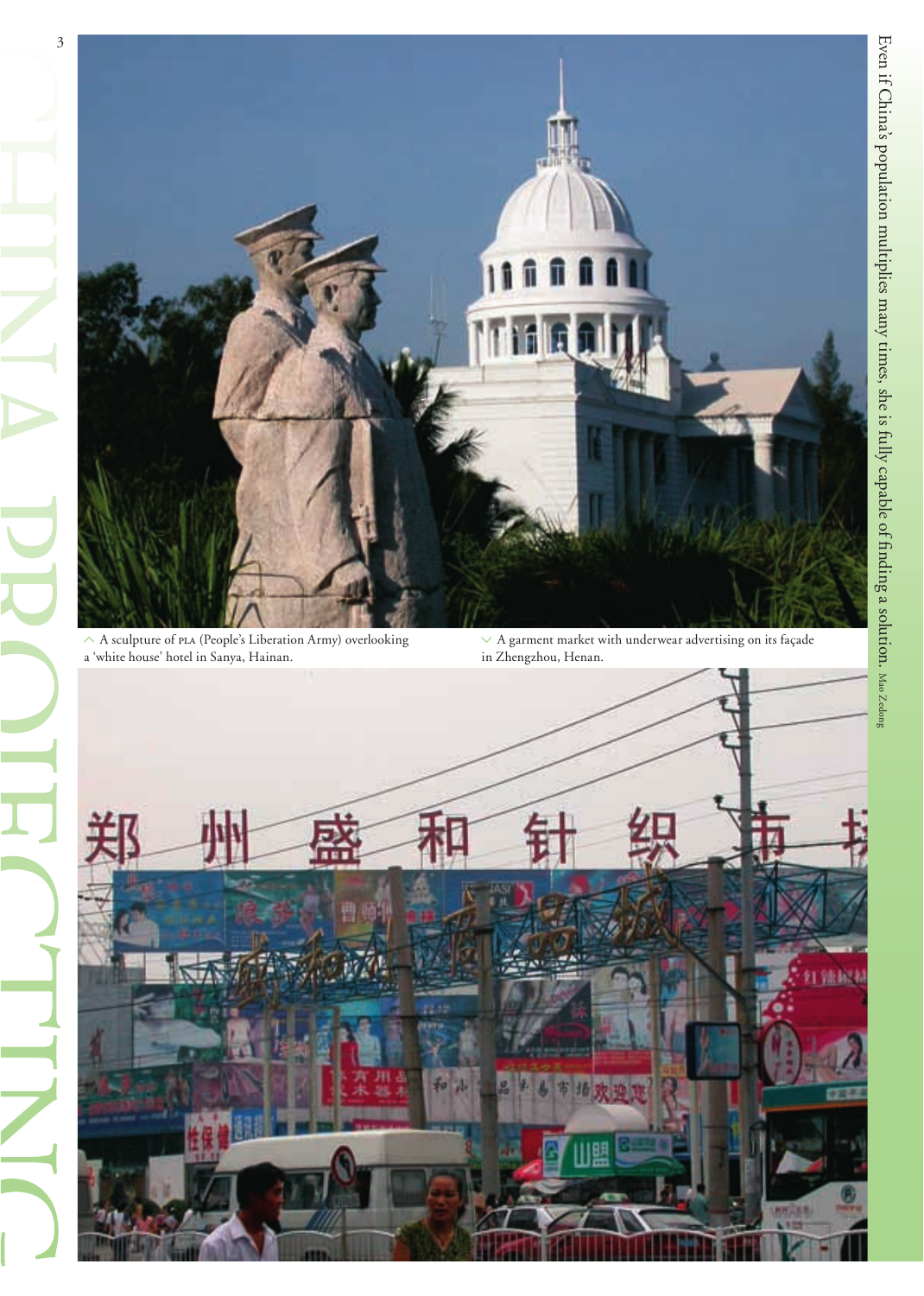

 $\curvearrowright$  The city wall tower in Xi'an, Shanxi.

 $\vee$  Footing groove in front of a 1930s' Catholic Church in Qingdao, Shandong.

4

Volume **8**

Volume 8

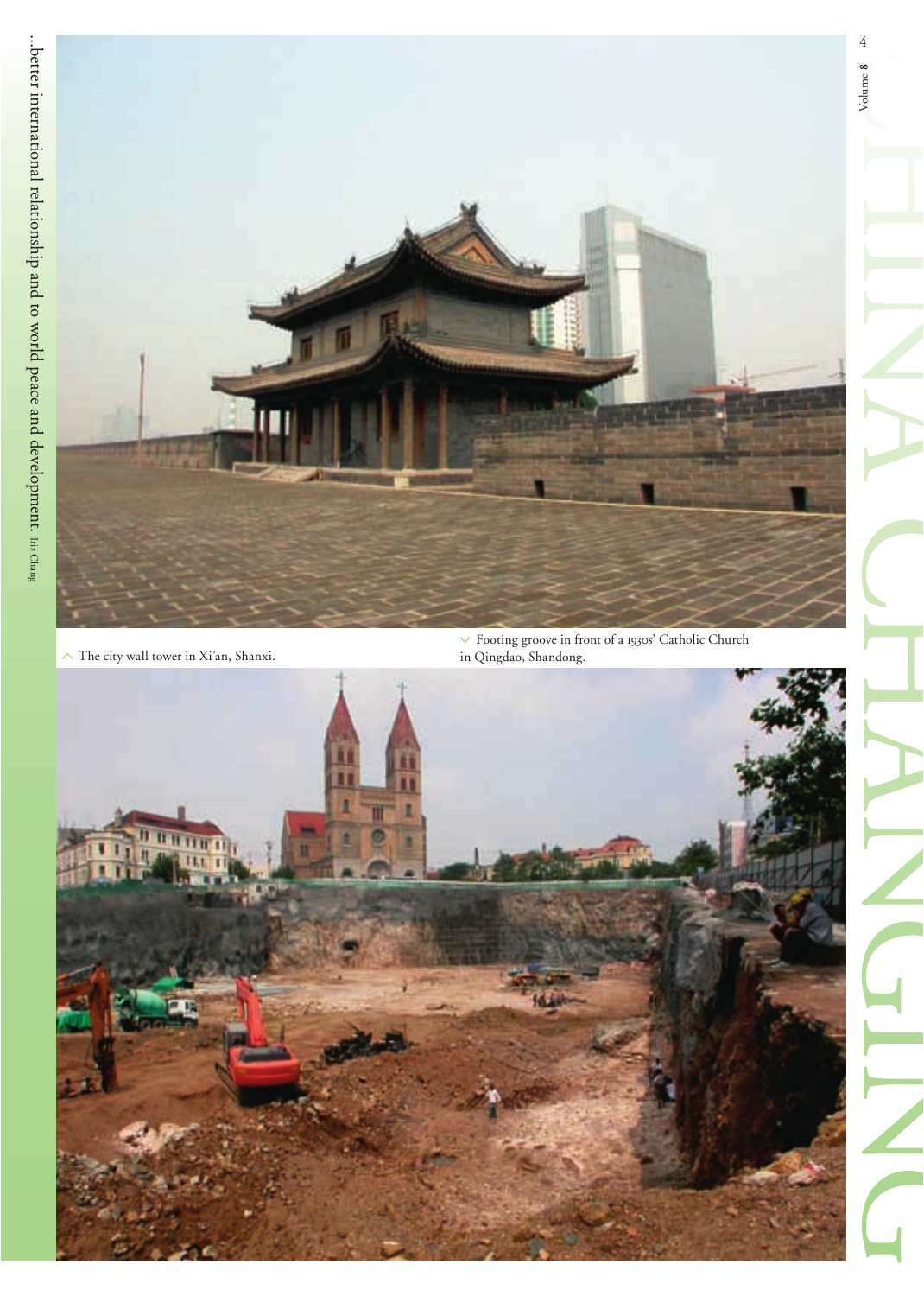

 $\wedge$  An island of old housing resisting tabula rasa in Chaoyang, Guangdong.

 $\vee$  A dragon boat located on the lake of the North Song dynasty's forbidden city in Kaifeng, Henan.

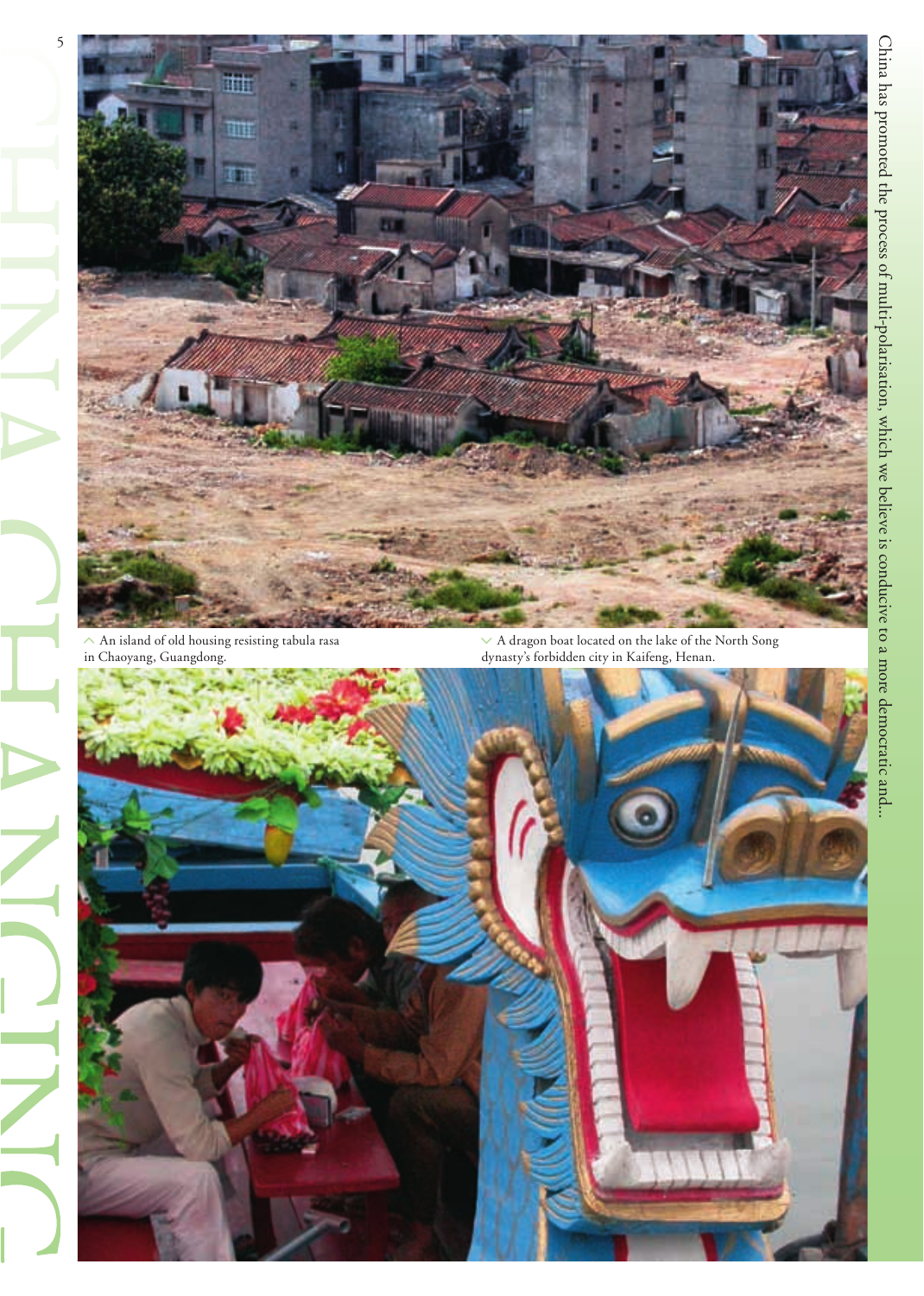**Editorial** For some time now this magazine has advocated for a journalism which is no longer 'the art of being too late as early as possible', but the heralder of future opportunities. A journalism which detects, anticipates, is proactive and even pre-emptive, if necessary. It uncovers potentialities, rather than covering done deals. Architectural journalism in particular has for too long humiliated itself by retreating into the reactive mindset – waiting until events finished, but arriving before any real life has had a chance to settle into itself.

 Our journalistic question is what are the new challenges to architecture, or what are the possible domains for the application of architectural intelligence? The answer to this question lies in the realm of potential, not the chronicling of results. Instead of studying erected buildings whose intellectual inception began five or ten years ago (the average number needed to complete an architectural project) should we not draft the future of architectural intellect?

 So, willingly or unwillingly, we turn to China to see if the empire of change can also be the empire of ideas. Can this new economic powerhouse be the catalyst for new and innovative practical reflection and reflective practice? If journalism can project destiny, let's focus on the destiny of the country that almost seems to monopolize it. Nobody in China asked for it, but we don't mind. It's a gift anyway, paid for by our readers and sponsors.

Perhaps we should scrutinize the destiny of the West first. There is a widespread and very accepted idea that the West won the Cold War. The Soviet Empire collapsed because it was simply outperformed by the Western World and its system of capitalism. The Soviet Union could no longer **Compete.** 

**Ole Bouman**<br> **OLE DE LE DE LE DE LE DE LE DE LE DE LE DE LE DE LE DE LE DE LE DE LE DE LE DE LE DE LE DE LE DE LE DE LE DE LE DE LE DE LE DE LE DE LA COMPUSATION DE LA COMPUSATION DE LA COMPUSATION DE LA COMPUSATION DE LA**  However, what is much less acknowledged, is that since about 1990, the same period since the Soviet collapse, the Western capitalist system has directed hundreds of billions of dollars to the emerging economy of China, enabling a wave of modernization that has now almost outgrown the West's energies, resources, knowledge bases and ultimately their **v**ery own flows of capital. Gorbatchov would have died for such an opportunity. Put more dramatically: while the West reveled in its triumph in the war against Soviet communism, it handed the Chinese communist system the money necessary to transform China into the West's most **Important rival of the**  $2I<sup>st</sup>$  **century. The capitalist devotion to gaining the** highest yield on an investment, bit itself in the tail by strenghtening the Chinese nation for, who knows, maybe another 5000 years.

 Thus, if we want to explore Chinese modernity and its reservoir of ideas, it is good to acknowledge how much western capitalism sheepishly contributed to its own future contestation. While the West prided itself on **its historical superiority (as voiced by people like Francis Fukuyama) it laid** the foundation of its own long term historical dissolution. And rather than the best minds and talents flocking to the West, now the best minds of the West have become consultants in China. How hilarious foolishness can be!

 But geopolitical shifts are part of even larger world historical changes. From this perspective there's little to laugh about. Things just happen beyond any blame or stupidity. So now it may simply be China's turn to decide over the destiny of mankind, over geography, over value systems, over symbolic orders, over all the key concepts by which we organize our lives. The interesting thing is that this triumph will not be achieved by military